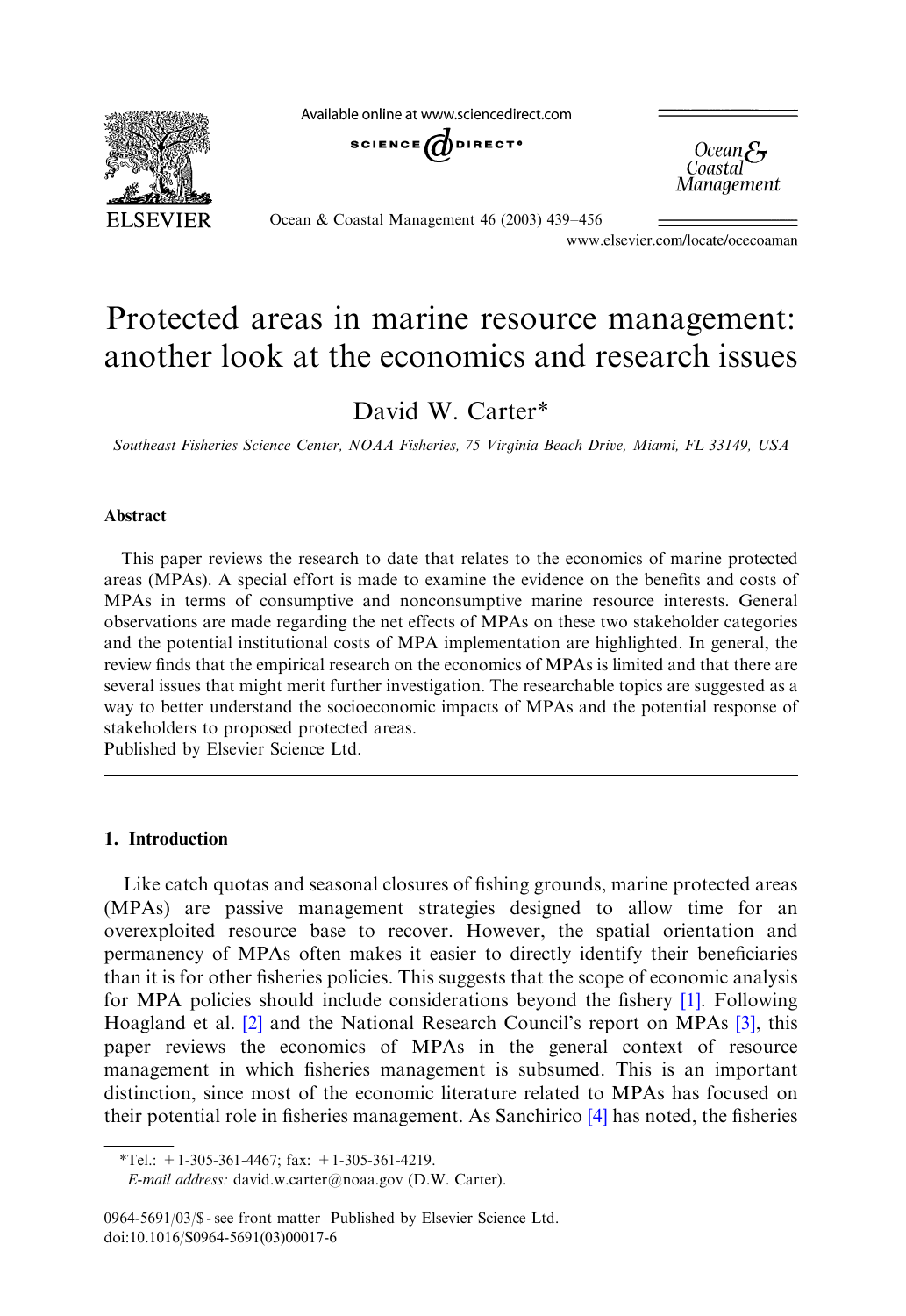focus is likely an effort to document the potential benefits of MPAs needed to gain the acceptance of fishers in the political economy. The broader scope of analysis allows for the possibility that a MPA could be a socially efficient use of marine resources, even if it were not able to generate net economic benefits for fisheries. This might be the case if portions of the resource have higher social value as a protected area for in situ purposes than they do in consumptive uses. The central policy issue here is a common one in modern resource management: how to encourage (second best) redistribution of marine resources from lower valued uses to higher valued ones [\[5\].](#page-15-0)

This paper draws on others that have reviewed MPA economics  $[1,2,6,7]$ . First, we use the general framework presented in Milon  $[1]$  to present the evidence on MPA benefits and costs in the in terms of changes in ''consumptive'' and ''nonconsumptive" values. This somewhat unconventional categorization<sup>1</sup> helps to highlight the general trade-offs inherent in a ''no-take'' MPA that benefits nonconsumptive stakeholders and imposes costs on consumptive users. A special effort is made to review the limited research that specifically relates to nonconsumptive values at MPAs. Second, using the consumptive/nonconsumptive characterization, we highlight the distributional effects of many MPA proposals and discuss a few directions for future research in this policy setting. The first part of this paper provides an economic definition of a MPA followed by a discussion of values related to marine resources. In the second section we consider how, based on the recent economic literature, a MPA could change these marine resource values (i.e., What are the potential social benefits and costs of MPAs?). The last section summarizes the findings, introduces the related policy implications and suggests some topics for future research.

### 2. Economic definition of a MPA

Marine resources are a type of natural capital that can be invested or used to generate a return to its owner [\[9\].](#page-15-0) Two main questions arise surrounding a marine resource investment decision: (1) who owns marine resources? and (2) in what ways can marine resources be invested? For the most part, marine resources are common property<sup>2</sup> whereby no one stakeholder has exclusive rights to the resource or its services. In the absence of clearly defined property rights, common pool problems arise as individuals competitively exploit the resource beyond its economically and biologically sustainable yield. As a result, there is a ''rationale for governments to intervene as an advocate of proper management of environmental resources.'' [\[11, p. 25\].](#page-15-0)

Recognizing that marine resources are owned and managed by the public we can turn to the second question of how to use or invest this natural capital. The efficiency

<sup>&</sup>lt;sup>1</sup>There are numerous ways to characterize values for natural resources. The categorization here follows Johansson [\[8, Chapter 11\]](#page-15-0).

<sup>&</sup>lt;sup>2</sup>The term "common property" in this context refers to the regulated or restricted open access property regimes that characterize many of the world's fisheries since extended jurisdiction [\[10\].](#page-15-0)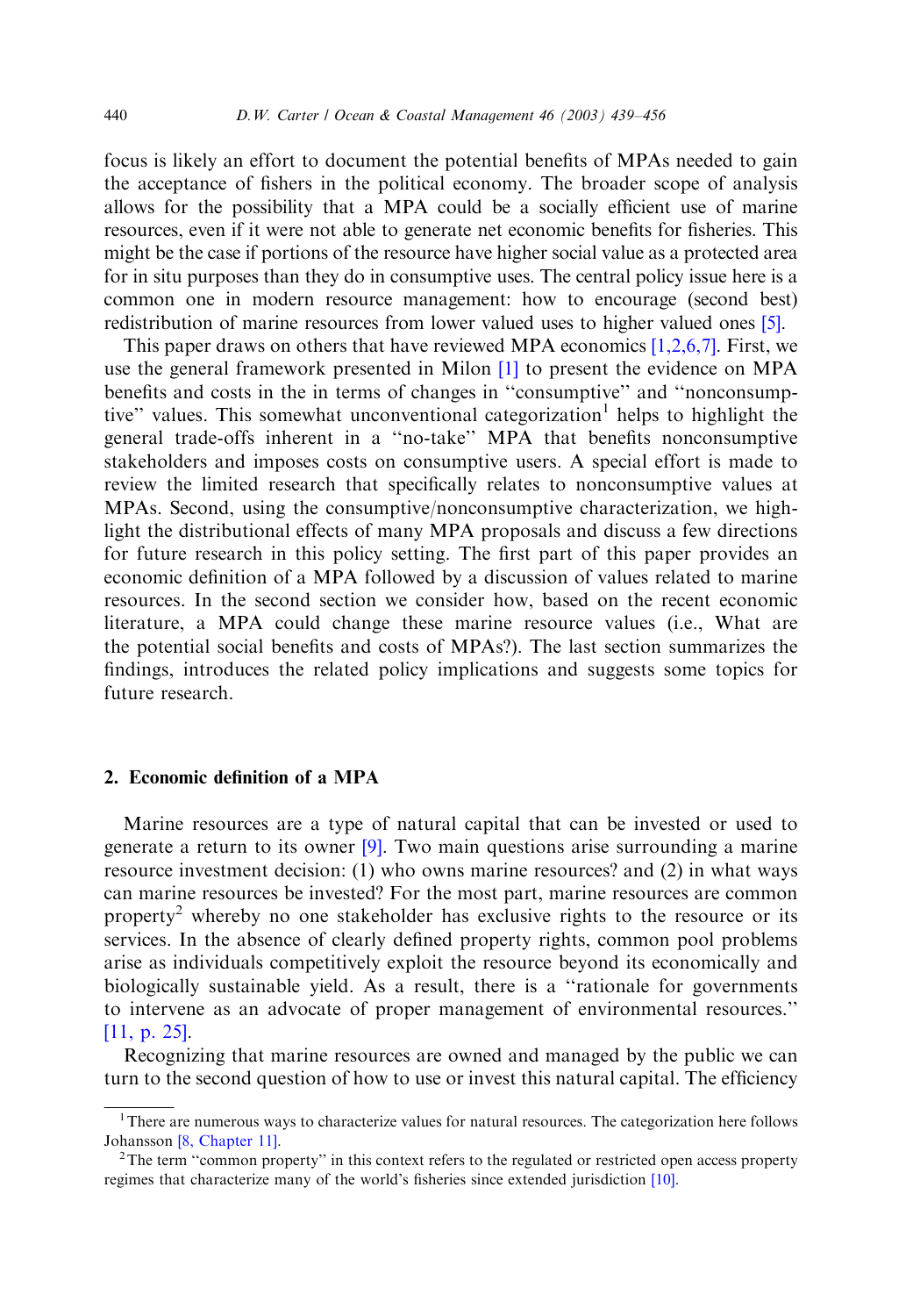| Marine resource values   |                                |                                                                                                                                                                  |  |  |
|--------------------------|--------------------------------|------------------------------------------------------------------------------------------------------------------------------------------------------------------|--|--|
| Value categories         |                                | Examples                                                                                                                                                         |  |  |
| Consumptive <sup>a</sup> |                                | Commercial and recreational fishing, coral harvesting,<br>pharmaceutical or mineral prospecting, and other<br>extractive uses                                    |  |  |
| Nonconsumptive           | Onsite <sup>a</sup><br>Offsite | Recreational diving, nursery grounds, research<br>Value in simply knowing that marine biodiversity exists<br>or that it will be preserved for future generations |  |  |

<span id="page-2-0"></span>Table 1 Marine resource values

<sup>a</sup> Consumptive and onsite values are "use" values and, as such, consist of the value of current use and the value assigned to the option of use in the future.

of a marine resource investment decision will effect and be affected by the relative values of the marine resources in different types of uses. Table 1 presents a listing of marine resource values according to consumptive and nonconsumptive categories. Consumptive values relate to any activities that ''consume'' (i.e., extract and remove) marine resources from their natural environment. Such values are derived from activities such as fishing or oil and gas development and from the opportunity to carry out such activities in the future. Nonconsumptive values are attributed to nonextractive activities, such as SCUBA diving. These values are derived onsite from direct experience with the resource and/or offsite from simply knowing that the resources exist or will be preserved for future generations to enjoy.

Increases in the values listed in Table 1 are benefits, whereas decreases are opportunity costs, so that the net return on any marine resource investment policy depends on the difference between the two. Therefore, by examining changes in marine resources values with and without a MPA we can measure it's net return over time and the distribution of the return (costs and benefits) among various stakeholders.

#### 3. Benefits and opportunity costs of MPAs

Following Table 1, the benefits and opportunity costs of a MPA can be broadly categorized into those relating to consumptive and nonconsumptive values. This section reviews the economic literature for evidence on the benefits and costs for both categories and a third category related to the institutional aspects of MPA implementation. The discussion is meant to be an introductory review of the issues as they appear in the literature. No detailed attempt is made to catalog the estimates derived from the various studies or to describe the general methodologies applied in the studies.<sup>3</sup> Note that fishery interests are given relatively more coverage than other consumptive uses in the section on consumptive values. This reflects the fact that the

<sup>&</sup>lt;sup>3</sup>See Hoagland et al. [\[2\]](#page-14-0) for an excellent presentation in this regard for research prior to 1995. Other methodological reviews and introductions can be found in Thomson [\[12\]](#page-15-0) or Crosby [\[13\].](#page-15-0)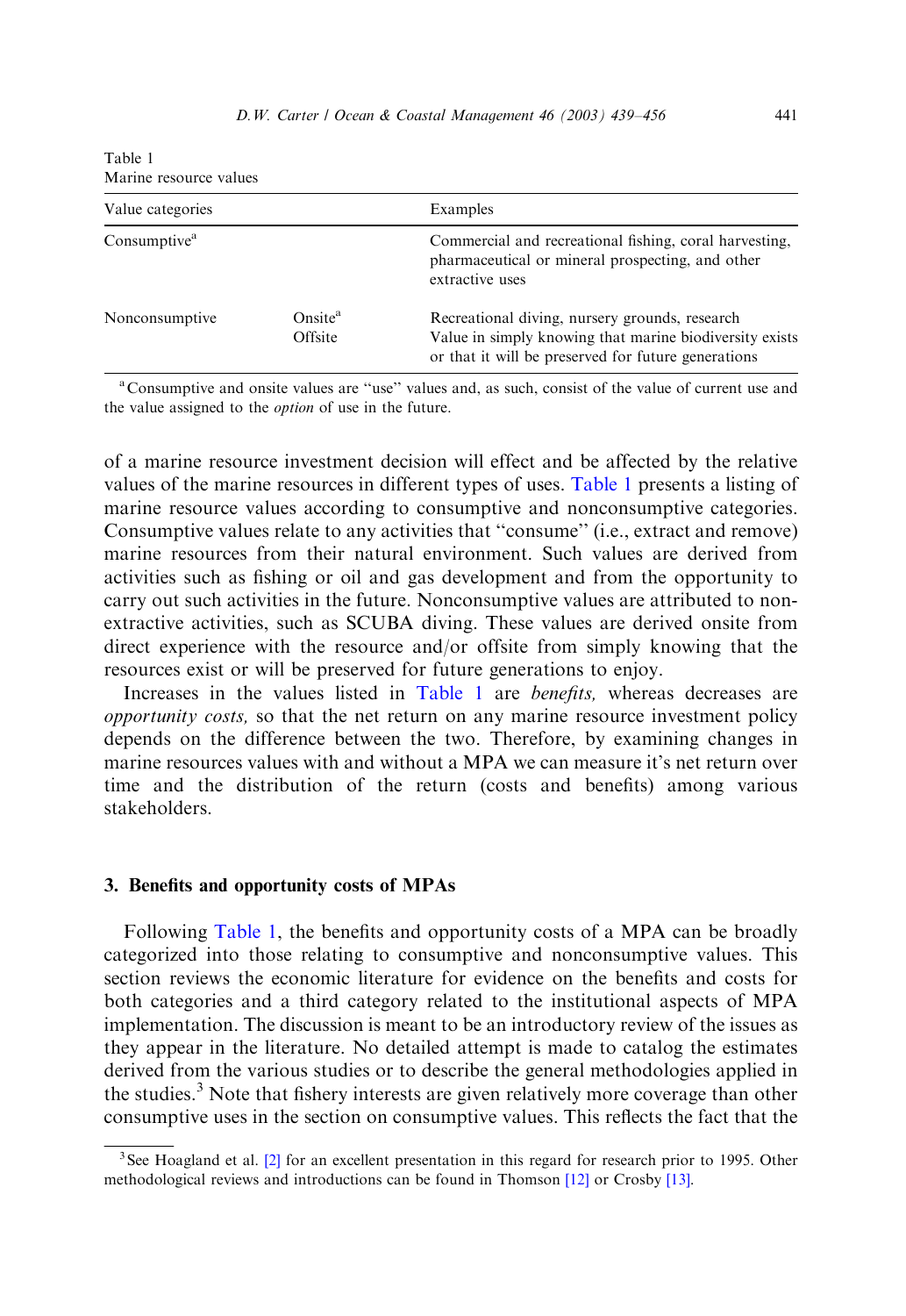economic research on the effect of MPAs on consumptive values has focused primarily on expected net effect of protected areas on commercial fishers.

# 3.1. Consumptive

#### 3.1.1. Fishing

The designation of a MPA can directly impose costs on fishers by closing off access to fishing grounds. For example, Leeworthy and Wiley [\[14\]](#page-15-0) estimate that between US\$0.3 to \$1.2 million worth of commercial and recreational uses could be displaced with the creation of the Dry Tortugas Ecological Reserve in the Florida Keys. These losses could be ''mitigated'', though, if the displaced consumptive users can relocate to another productive area at little or no costs or if there are compensating ''spillover'' effects from the MPA to the remaining fishing grounds. If fishers choose to exploit areas with highest expected returns, then it would be costly for them to relocate their operations away from a (high return) protected area to some other (lower return) area of the fishing grounds [\[15\].](#page-15-0) More research is necessary, but we can assume that relocation after a MPA is not costless and that the mitigation of losses from forgone fishing grounds will depend primarily on the economic effects of biological spillovers.

Research has shown that MPAs can, in fact, provide biological spillover benefits to the remaining fishing grounds by protecting spawning stock biomass and genetic diversity, allowing for more natural population structures and providing new recruits to the fishery.<sup>4</sup> There have been several bioeconomic models developed to examine the expected net economic effects of MPA spillovers on fishing operations. These mathematical models are designed to predict the joint impact of a ''no-take'' MPA on various biological and economic indicators in a marine ecosystem. [Fig. 1](#page-4-0) shows the simple dynamics of the typical two-compartment dynamic model. As shown, the common approach is to divide the marine environment into an area or ''patch'' that is fished (fishing grounds) and another that is not (MPA). Spillover effects from the MPA to the fishing grounds area are depicted as a net transfer rate that depends on the relative fishery biomass densities in the two areas. In contrast to some of the more complex biological studies, the economic models usually model the biomass flow into and out of the two areas with a net growth function that represents intrinsic growth or recruitment rates less natural mortality rates. Some researchers have disaggregated the biological flow patterns to consider age-structured biomass [\[16–18\]](#page-15-0) or predator-prey dynamics [\[19\]](#page-15-0). Others have modeled more than two patches to examine sink-source dynamics when one patch is closed to consumptive uses [\[4,20\].](#page-14-0) It should be noted that the bioeconomic models discussed here differ from strictly biological studies because they explicitly model effort in the fishing mortality calculations. This is shown in [Fig. 1](#page-4-0) where fishing effort is depicted as a function of market prices, harvest costs, and the preferences and technologies of fishers. The

<sup>&</sup>lt;sup>4</sup> Sanchirico [\[4\]](#page-14-0) provides an extensive discussion of the spillover effect issue in the context of a series of hypotheses about revenue and cost impacts of MPA implementations. We focus here on nature of the modeling exercises and present a more general treatment of the issues.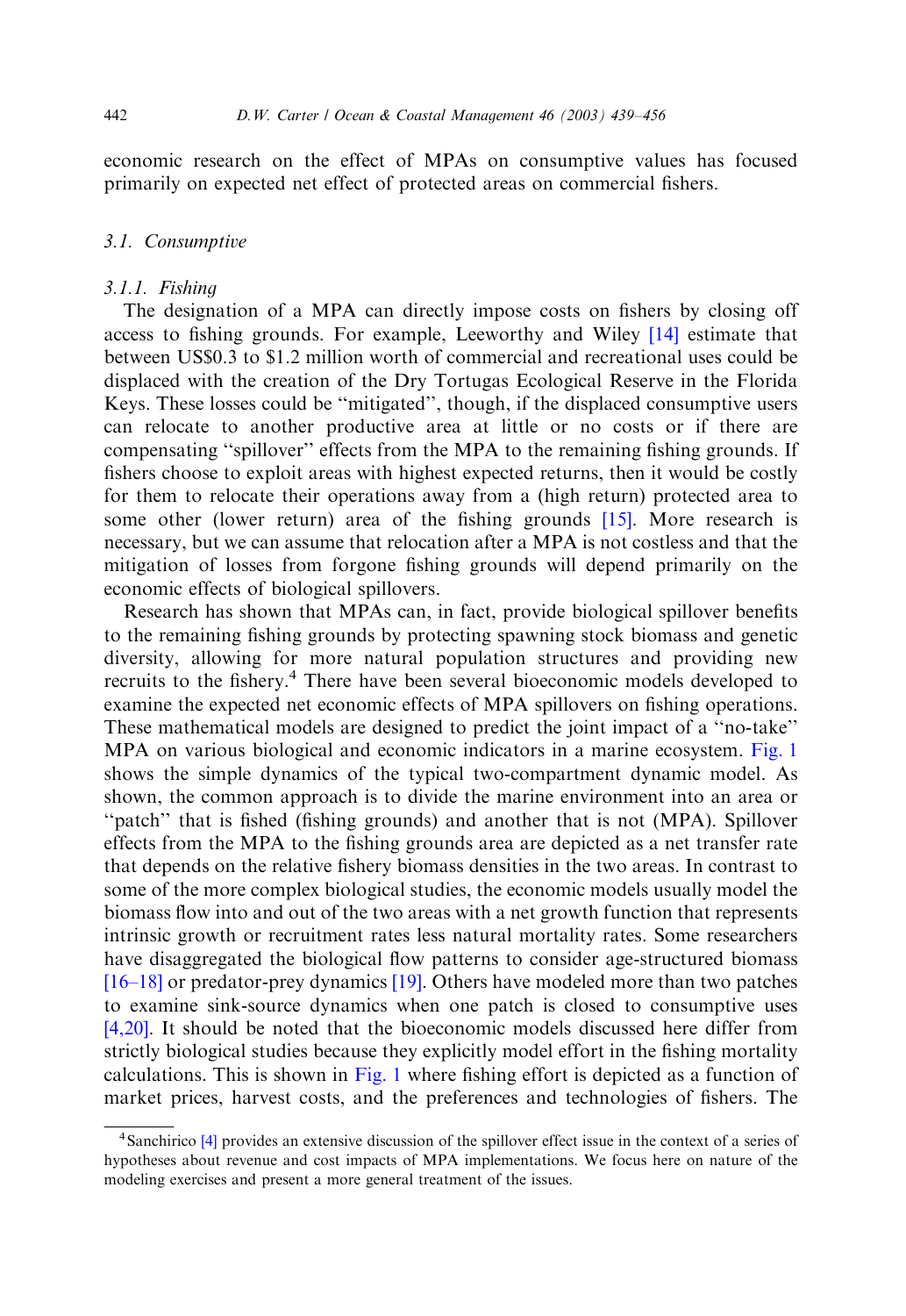<span id="page-4-0"></span>

Fig. 1. Simple dynamics of bioeconomic models of MPAs.

explicit consideration of fisherman behavior in the bioeconomic models is necessary to get a complete picture of the social and biological responses to protected areas [\[21–23\]](#page-15-0).

The modeling research consistently shows that MPAs by themselves are not likely to increase aggregate fisher welfare in a fishery characterized by (regulated or restricted) open access. This is expected because any additional net revenues or rents that are generated by a MPA in an open access system will tend attract entry and, thus be dissipated over time. Hannesson [\[15\]](#page-15-0) suggests that fishers will actually be worse off due to increased harvesting costs experienced once the fishery has adjusted to new open access equilibrium, regardless of the spillover effects. What's more, since humans are not necessarily the only predator for species in an area to be protected, fishers would have to share any increases in productivity with natural predators [\[19\].](#page-15-0) This competition could also compromise any expected increases in harvest or stock levels both inside and outside of the MPA area. Consequently, without any incentives for fishers to control effort a MPA is likely to move a fishery from one open access equilibrium to another, leaving the welfare of the fishers unchanged at best.<sup>5</sup> Nevertheless, a protected area in an over-exploited system could provide an interim ''double-dividend'' by allowing both aggregate biomass and harvest levels to recover [\[20\]](#page-15-0). The promise of such near-term returns or ''quasi-rents'' to fishers have been shown to vary with the relative biomass densities in the MPA and fishing grounds prior to implementation, the net rate of biomass transfer between the MPA and fishing grounds, the type of connectivity between the MPA and fishing grounds, and the size/location of the MPA [\[15,20,22,23\]](#page-15-0).

<sup>&</sup>lt;sup>5</sup>This assumes that the fishers remain as fishers. There is some evidence, though, that fishers can be made at least as well off if they switch to nonconsumptive occupations related to a MPA [\[24\].](#page-15-0)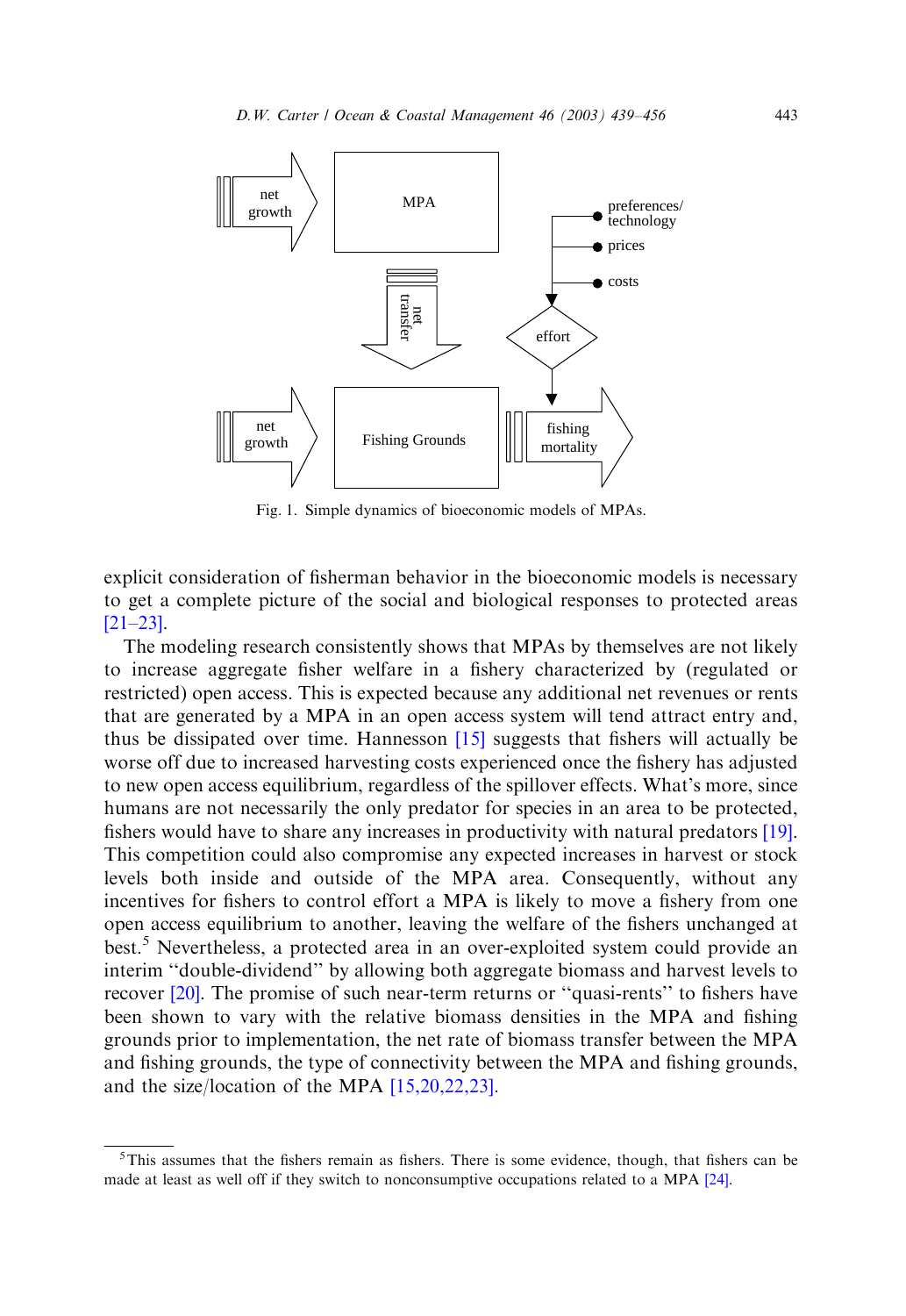As discussed above, the sustainability of any increased returns with a MPA is questionable in an active fishery where there are no regulations or incentives to control effort. However, there may be cases where effort is controlled internally by the structure of the fishing industry. For example, Leeworthy and Wiley [\[14\]](#page-15-0) postulate that any increases in economic rents due to spillover effects from the Dry Tortugas Ecological Reserve may not be dissipated due to the ''remoteness'' of the proposed MPA location. This supposes that firms operating in a relatively remote location, like the Florida Keys, have a type of monopoly power that allows them to earn economic rents without attracting new industry entrants [\[25\].](#page-15-0) Thus, the structure of the fishing industry prior to MPA designation will also play a role in the ability of a harvesting community to sustain any long-term economic benefits from biological spillovers. Future research on the role of industry structure in protected area planning may help towards understanding the motivations of harvesters and the incentives necessary to enhance the acceptance of MPAs.

To the extent that fishers are riskadverse (i.e., concerned about fluctuations in their catch), the losses from forgone access to fishing grounds could also be offset if a MPA can reduce the variance of harvest levels over time [\[26\].](#page-15-0) Simulation analyses have shown that a MPA can reduce the variance in stock levels regardless of the degree of correlation between the net growth rates in the protected area and fishing grounds [\[17,27,28\].](#page-15-0) The same workhas concluded that larger MPA sizes lead to relatively lower average variation in stock levels in both the protected area and the fishing grounds. These results are intuitive: the larger the buffer (MPA) against uncertainty, the smaller the average variation in the stocklevels, and if stocks in the protected area and fishing grounds do not vary together, then the risk buffering effects of a MPA will be greater. In the end, however, the true economic benefit of the buffering effects of a MPA cannot be evaluated without knowing the extent to which fishers (or regulators) are risk adverse  $[27]$ . Holland and Sutinen  $[22]$  find evidence that fishers may actually not be riskadverse when it comes to the fishing location decision. That is, fishers in their study "did not seek to reduce risk by moving to areas where revenue rates are less variable'' which, according to the authors, ''may indicate that fishers are responding to news of a few highly successful trips rather than considering average revenue rates'' (p. 259). This suggests that fishers may perceive that the risk buffering benefits of a MPA are not sufficient to offset the value of forgone harvesting privileges.

#### 3.1.2. Other consumptive values

There are other valued consumptive uses of marine resources that might be given up when a MPA is implemented. Pharmaceutical bioprospecting is one consumptive use that has received attention recently [\[29\].](#page-15-0) A no-take MPA will likely eliminate the possibility of future revenues from pharmaceutical products developed from resources within its border. Thus, forgone returns from bioprospecting are another potential opportunity cost of MPAs. A study of a marine parkin Jamaica suggests that this forgone expected value could be quite large, especially when unique environments, like coral reefs, are being considered for protection [\[30\]](#page-16-0). However, there is still not much research on the value of bioprospecting in marine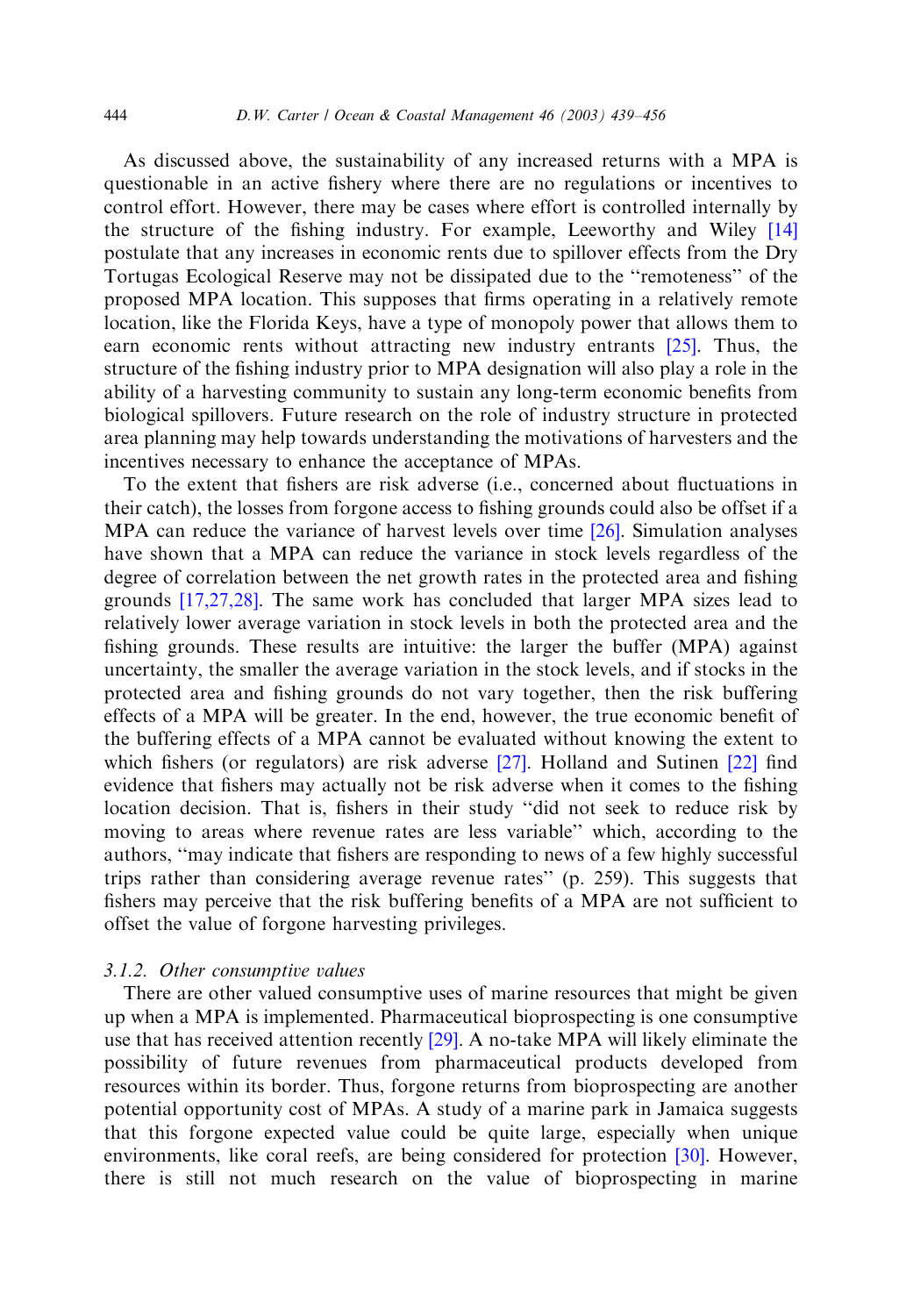environments and it is likely that range of possible values (opportunity costs) is wide and highly site specific. The same can be said for other resource extraction activities such as offshore oil and gas drilling that could be prohibited inside a MPA. There does not appear to be any published research on offshore energy reserves that relates specifically to MPAs, but studies on the value of oil and gas prospecting indicate that the opportunity cost of forgone drilling could be high [\[31,32\]](#page-16-0).

### 3.1.3. Summary on consumptive values

So based on existing research, what is the expected net effect of a MPA on consumptive values? There is some indication that commercial and recreational fishers would be worse off with a MPA unless they place significant value on the ability of a MPA to buffer harvest fluctuations. Modeling analyses have shown that MPAs would be most effective in over-exploited fisheries by helping depleted fishery stocks recover. The resulting near-term benefits to fishers from the rebuilt stock will depend on the connectivity of the marine environment, the availability of substitutes for the forgone fishing grounds, and the presence of predators for protected biomass. In the long run, however, any gains to fishers will be dissipated if there continues to be no incentive for the harvesters to reduce effort. Bromley [\[33\]](#page-16-0) sums up the predicament of investing in the presence of inadequate institutions and incentive structures for a common property resource:

If it is determined that the resource will never be able to sustain the level of demands to be placed on it, then there must be some capital investment to augment it. But capital investment in the absence of a prior institutional fix will simply assure that the new asset is squandered as the old one was (p. 149).

As discussed above, MPAs are an investment of natural capital intended to ''augment'' fishery stocks by allowing them time to locally regenerate.<sup>6</sup> Note that, somewhat paradoxically, if fishing effort can be managed to economically sustainable levels with other policy tools, then protected areas are not the most efficient way to address problems of over-exploitation. Since MPAs effectively act to reduce the efficiency of nominal effort, other policy tools that can directly target effort levels and distribution more precisely may be a more cost-effective means than a MPA to remedy stock externalities  $[22,35]$ . In other words, if effort can otherwise be efficiently controlled, then MPAs may be too drastic a measure from a fisheries management perspective.

There may be other, less researched ways in which a protected area could provide benefits to fishing interests. First, if anglers place a value on species variety then they may receive benefits from MPA that is able to promote biodiversity. Further consideration of this issue would require more complex multi-species modeling efforts. Second, it may be possible for a MPA to change market prices by influencing the total supply and composition of harvested seafood [\[18\]](#page-15-0). A MPA that effectively increases the size and variety of seafood species could actually make consumers

<sup>&</sup>lt;sup>6</sup>Daly [\[34\]](#page-16-0) describes an investment in renewable resources, such as fish stocks, as a "waiting investment" that ''simply means constraining annual offtake'' (p. 31).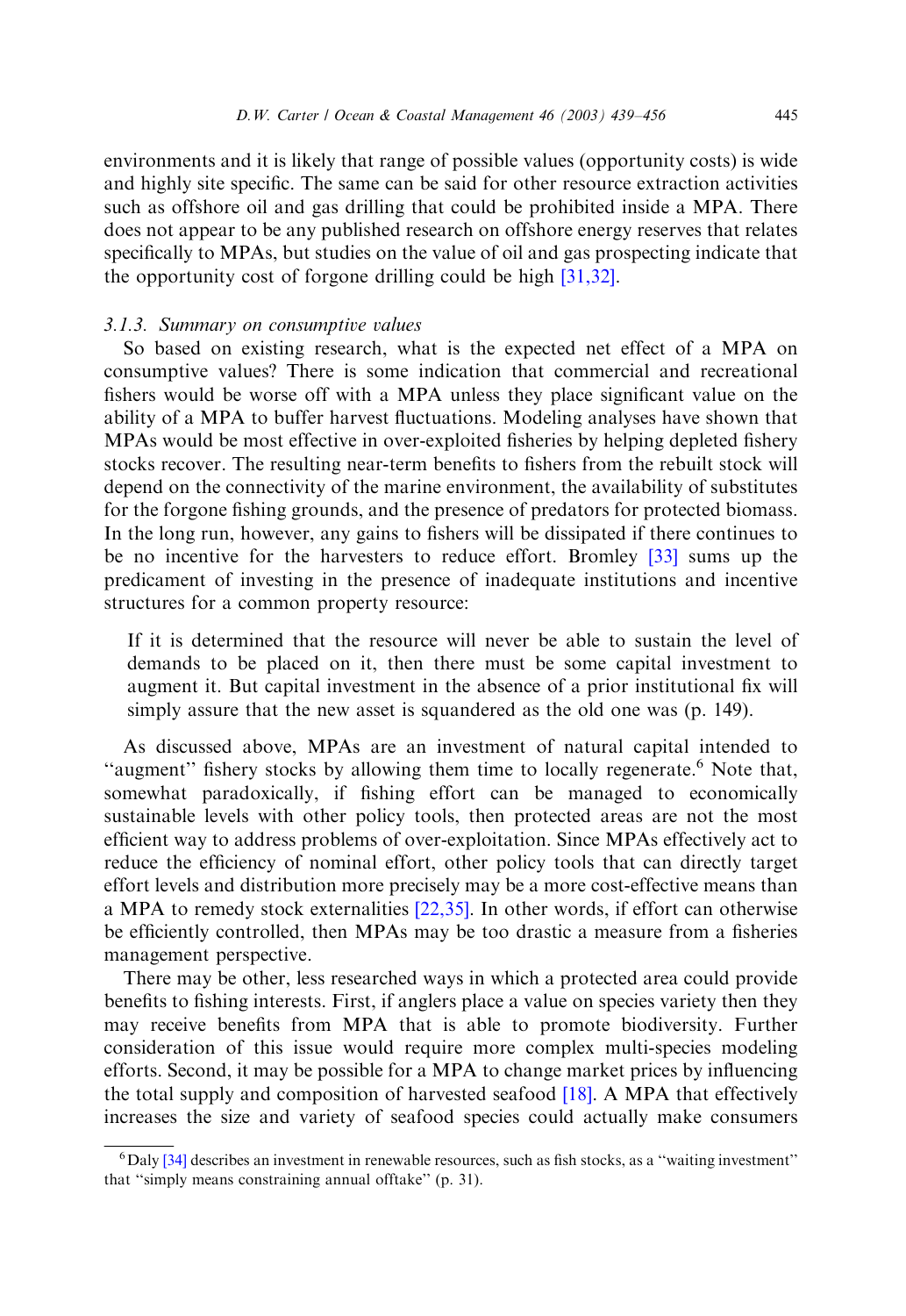better off. On the other hand, a large no-take MPA could decrease seafood supply enough to make consumers worse off. The latter was shown to be unlikely under existing market conditions in the case of the proposed Dry Tortugas Ecological Reserve in the Florida Keys [\[14\]](#page-15-0).

Less is known about the possible change in value that would result if other consumptive uses like pharmaceutical and energy prospecting are prohibited in a MPA area. It would appear, though, that the magnitude of trade-offs and potential for conflict should be investigated given the ever-growing interest in new drug and energy source development.

#### 3.2. Nonconsumptive

Nonconsumptive values for a MPA are manifest in onsite experiences, such as SCUBA diving, or in offsite experiences by someone who will never visit the MPA (see [Table 1](#page-2-0)). The latter types of values are pure ''non-use'' concepts because they relate to preferences for the existence of marine resource biodiversity, and/or the ability to bequest such resources to future generations.<sup>7</sup>

Very little empirical work has been done on the extent to which a MPA could directly affect nonconsumptive values. Many of the related studies have attempted to examine the economic impact of marine parks, a type of MPA, on neighboring areas [\[37,38\]](#page-16-0) or tourist's willingness to pay for parkentrance [\[39,40\]](#page-16-0). Unfortunately, as Pendleton [\[41\]](#page-16-0) notes, these analyses sometimes inadvertently measured the total impacts or value of the resource and not the marginal change in impacts or value due to the existence of (i.e., protection provided by) a marine park.<sup>8</sup> In other words, some marine park valuation studies have implicitly assumed that all of the nonconsumptive-related revenues would disappear in absence of the park or MPA. This is clearly not likely, although, parks and MPAs have the potential to provide some *marginal protection* to the resource and resource users. It is the value of this marginal protection to nonconsumptive (and consumptive) activities that constitutes a true benefit of a MPA or park. A similar caution can be made about the user fee surveys. These studies suggest people would be willing to pay for access to an area of the ocean, which means that the government (public) could charge for the use of these resources. In this case, the information on willingness to pay user fees could be used to predict if the revenues collected from entrance fees would be sufficient to fund the costs of the park operation [\[39\].](#page-16-0) However, the values reported in the user fee studies cannot be used to evaluate the efficiency of a MPA investment unless the questionnaires were specially designed to elicit willingness-to-pay for specific MPA attributes or levels of protection [\[43,44\]](#page-16-0).

<sup>&</sup>lt;sup>7</sup> See Freeman  $\frac{136}{130}$ . Chapter 51 for a complete discussion of non-use values for environmental goods.

 $\textsuperscript{8}$  Pendleton [\[41\]](#page-16-0) also points out that both returns and costs associated with a marine park investment accrue over time and not ''overnight'' as is implicitly assumed in some studies. Consequently, future annual benefit and cost streams should be discounted to the present value before comparisons are attempted. In all fairness, the shortcomings of some previous analyses were due to resource limitations admitted by the study authors (e.g., [\[42\]](#page-16-0)).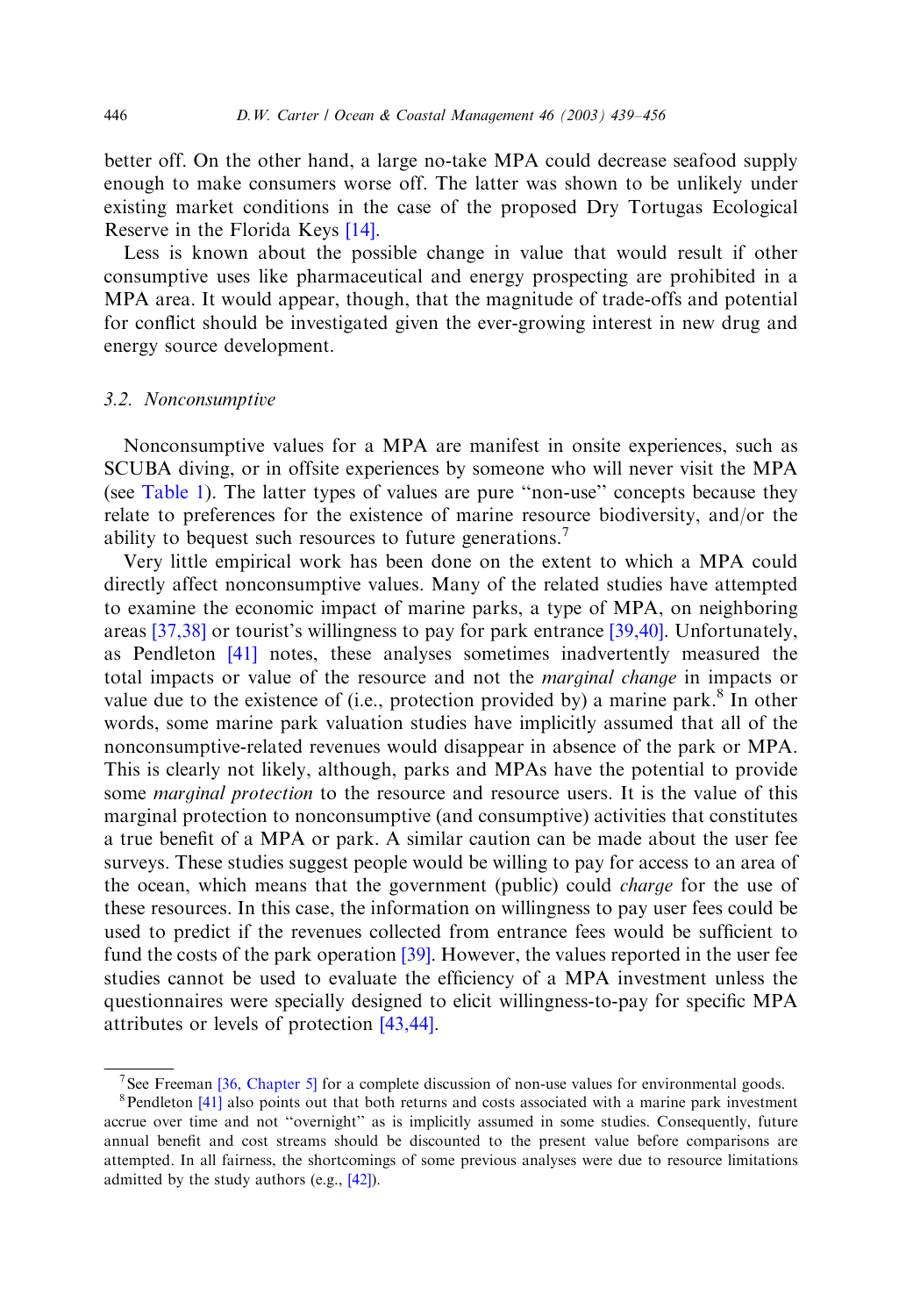# 3.2.1. Onsite

In the case of onsite nonconsumptive values, the marginal change in value associated with a MPA or parkis measured by changes in welfare associated with activities in and around the MPA area (SCUBA diving, snorkeling, sightseeing, etc.). In effect, a MPA acts to increase (or prevent a decrease in) the demand for activities related to the protected area because more value can be obtained for the same visit if the resource is in better condition. Thus, for onsite nonconsumptive values, it is appropriate to askwhether a MPA will provide marginal improvements or prevent marginal damage in the perceived recreation experience, tourism revenues, and/or research opportunities.

Again, there is little research on the marginal value of MPAs to onsite nonconsumptive stakeholders. This is probably due to the general lack of socioeconomic data needed to perform a complete analysis of the relative values and costs *before and after* a MPA is implemented  $[1,45]$ . Consequently, like the analyses of consumptive values, the relevant valuation studies of nonconsumptive onsite values for MPAs have tended to be ex ante modeling or survey exercises. Leeworthy and Wiley [\[14\]](#page-15-0) used benefits transfer to estimate the pre-protection value of nonconsumptive diving at the proposed Dry Tortugas Ecological Reserve in the Florida Keys. The authors speculated that the recreational diving community would benefit with a MPA, but they did not attempt to quantify the magnitude of the benefits. According to Leeworthy and Wiley [\[14\]](#page-15-0), ''as the (MPA) site improves in quality, we would expect that the demand for this site will increase and person days, consumer's surplus, business revenues and profits will all increase''(p. 14). An alternative approach by Murray et al. [\[43\]](#page-16-0) examined SCUBA diver's preferences for marine life *attributes* (species abundance, size, etc.) that might be enhanced or protected by a MPA. The study found that, all else equal, an increase in grouper sightings or size could potentially increase the net revenues to the local dive-tourism market by more than ten percent. Thus, a MPA that can effectively enhance these attributes has the potential to enhance (and capture) nonconsumptive use values for local economies. It is important to note, however, that a MPA could also attract attention to an area and increase the potential for congestion. Increased congestion over time could actually decrease the value of nonconsumptive uses in the area [\[42\].](#page-16-0) Consequently, the ability of a protected area to sustain valued onsite recreational activities depends critically on the success of management in the area [\[46\].](#page-16-0)

#### 3.2.2. Offsite

There are those who will never physically experience a specific marine environment, but value its existence nonetheless. For example, someone who has not been to the Great Barrier Reef in Australia may value the existence of the area's unique attributes or they may want future generations to have the opportunity to enjoy the reef. Research has quantified these so-called existence and bequest values for marine resources in general, $9$  but very little has been done to determine the extent to which they could be affected by MPAs. A few contingent valuation studies have

 $9^9$ A summary appears in Chapter 3 of  $[47]$ .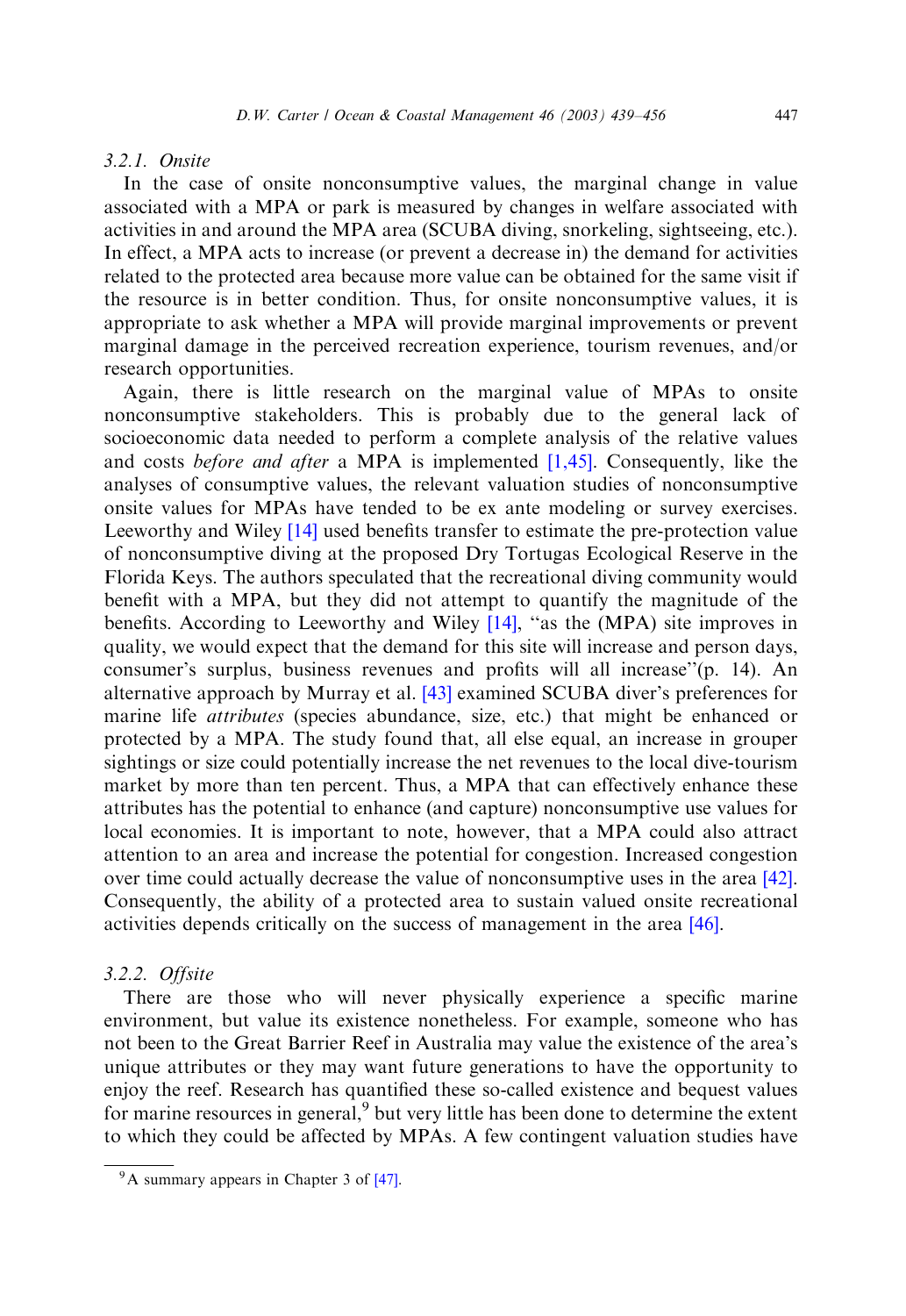been conducted to examine the willingness-to-pay donations to a fund that serves to maintain a MPA [\[39,40,44\].](#page-16-0) Spash et al. [\[44\]](#page-16-0) found that locals and tourists would be willing to pay between US\$1.17 and \$4.26 annually for five years to a trust fund that would support strategies to improve marine biodiversity by 25% at coral reefs in Montego Bay, Jamaica.<sup>10</sup> The expected contribution levels reported depended on ''whether respondents believed that marine systems possessed inherent rights, or that humans had inherent duties to protect marine systems'' [\[44,](#page-16-0) [p. 115\]](#page-16-0). Another study at Montego Bay Park found that a random sample of beachgoers would be willing to contribute US\$1.45 a year on average to a nongovernmental organization (NGO) entrusted with the management of the protected areas at the Park [\[39\].](#page-16-0) This second study did not, however, specify the change in the marine system expected from the NGO fund activities. Thus, the two studies were valuing somewhat different environmental ''products'' and cannot be directly compared. Taken with annual visitation and residency data, though, the results do give us an idea of the potential revenues available from ''non-users'' to fund MPA activities in the Montego Bay area. Spash et al. [\[44\]](#page-16-0) put this figure on average at around US\$20 million annually for five years for a total expected value of nearly US\$100 million. Survey research in the Philippines finds similar potential annual revenues from donations for anchor buoy maintenance at popular scuba diving MPAs [\[40\].](#page-16-0)

#### 3.2.3. Summary on nonconsumptive values

A limited body of research indicates that nonconsumptive or ''passive'' values for marine resource protection can be a significant factor in the onsite and offsite demand for MPAs. However, the studies are relatively site specific and focus on the values held by local residents and visitors to the area. In most cases those surveyed had actually spent some time at the MPA or parkand were asked to speculate what their ''offsite'' values would be if they were never to visit the site again. It may not be possible, however, to separate offsite values from onsite values for those who have onsite experience with the resource [\[48\]](#page-16-0). Consequently, the values reported in these studies may not be representative of the true ''offsite'' values held by individuals who have never actually experienced the resource. More research on the preferences of the general population may be necessary where larger MPAs are considered that are to be funded by national tax receipts. For reference, Leeworthy and Wiley [\[14\]](#page-15-0) speculate that if one percent of US households were willing-to-pay US\$3 to \$10 annually for the Dry Tortugas Ecological Reserve, then it would have a total (passive) asset value of between US\$13 to \$376 million.

Despite the limited empirical evidence, MPAs will likely enhance nonconsumptive values. Accordingly, onsite nonconsumptive users are willing-to-pay fees for access to a MPA area and those offsite may be willing-to-pay for activities that help establish and maintain a MPA system. Taken together, these nonconsumptive stakeholders represent the demand for MPAs. The actual extent of the demand for any given MPA configuration is open to question, as is the ability of existing

 $10$  Spash et al. [\[44\]](#page-16-0) also report similar results for a survey in Curacao.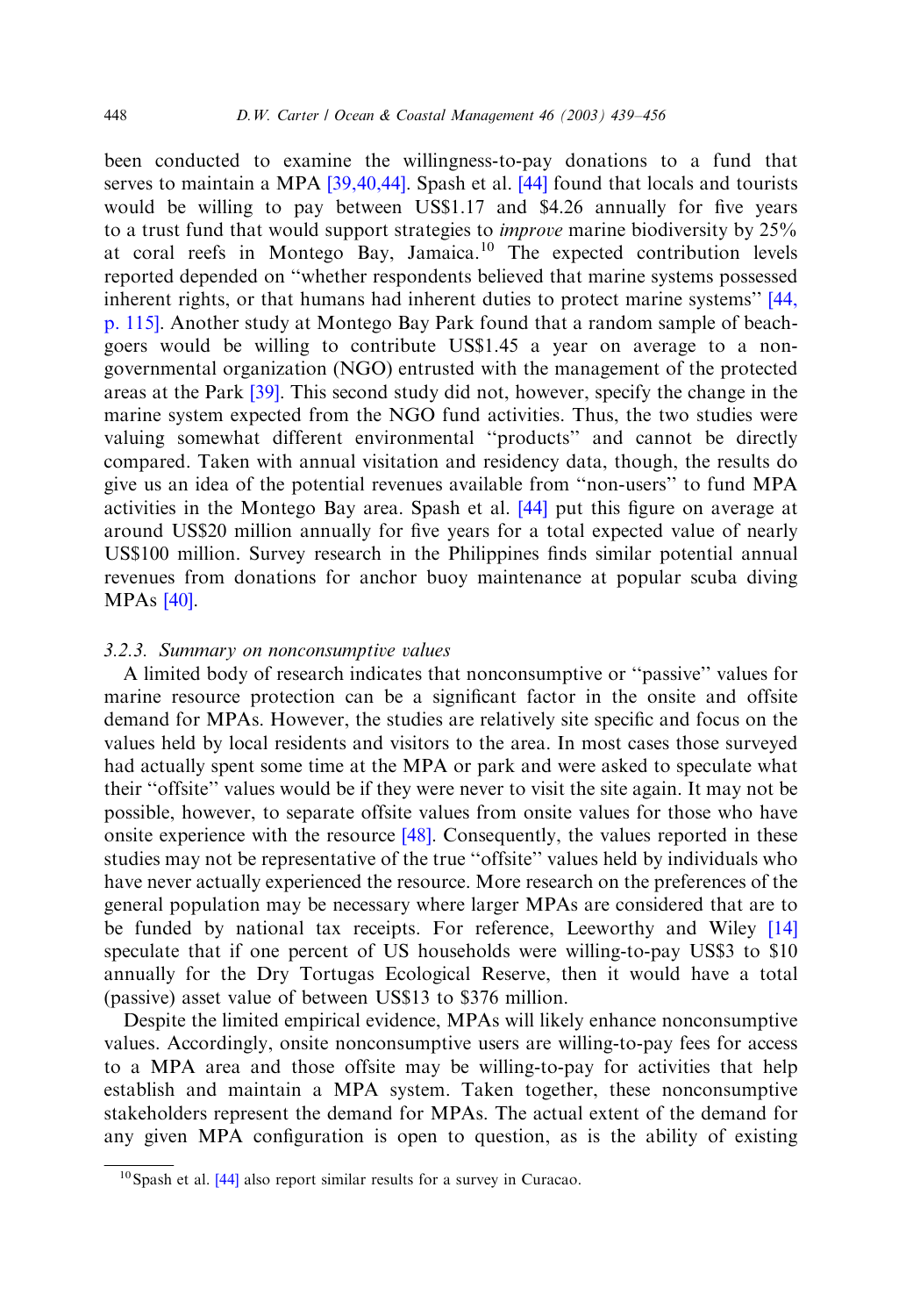institutions to supply the quantity demanded. The latter issue is considered further in the final section.

In closing we note that research and education have been cited as another potential nonconsumptive value for MPAs [\[49\]](#page-16-0). A MPA that enables scientists and/or students to observe pristine and/or recovery behavior of biomass stock could provide a valuable increase in knowledge about the marine environment. However, since education and research are typically public goods, MPA related changes in these values would be difficult to estimate and even more difficult to assign to specific stakeholders.

#### 3.3. Institutional

MPAs require funding for planning, maintenance, and enforcement. These institutional costs include direct operation and maintenance expenditures as well as the capital required to set-up any MPA structures and governing institutions. The actual cost of maintaining a MPA is site specific, but figures from marine park operations suggest that set-up costs could run over US\$500 thousand with annual costs well over US\$100 thousand [\[40,50\].](#page-16-0) At larger operations, such as the 85 million acre parkat the Great Barrier Reef, annual management expenditures can exceed US\$5 million [\[51\]](#page-16-0). Fig. 2 shows the relationship between park size and annual expenditures per acre from published data [\[51\]](#page-16-0) for the Great Barrier Reef Marine Park. Whereas the total costs of management increase with the park size, the average cost declines suggesting evidence of increasing returns to scale. This is encouraging if we can say that park size roughly approximates the "outputs" of the protected area. Modeling exercises have shown that (everything else equal) larger no-take MPA sizes provide greater biological benefits, but also lead to a greater loss in economic returns to a fishery [\[16,17\]](#page-15-0). Thus, the cost for producing the biological benefits with a MPA may also exhibit increasing returns to scale. This provides some direct support for



Fig. 2. Average cost per acre of management at the Great Barrier Reef Park, 1981–91.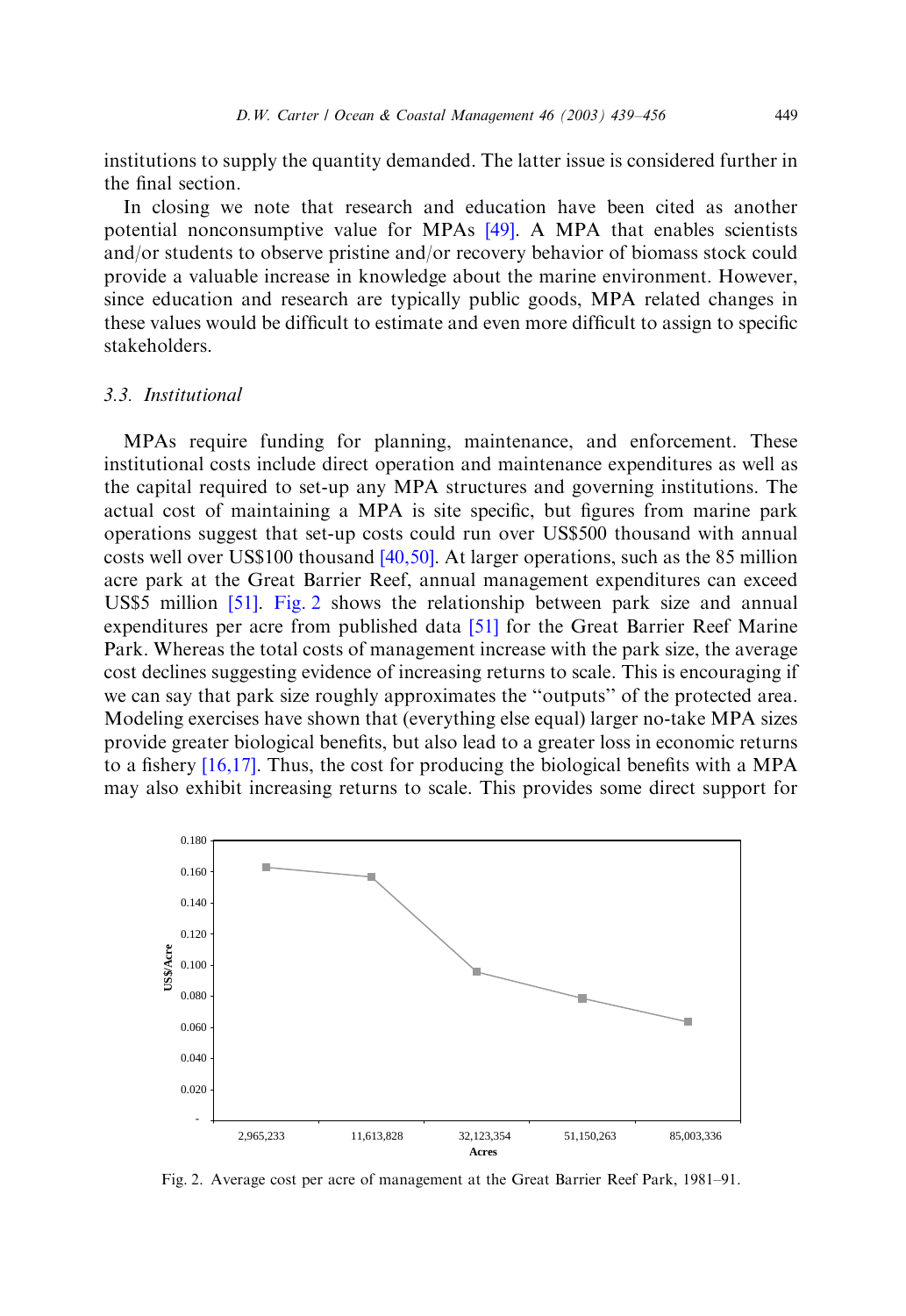Farrow's [\[6\]](#page-15-0) claim that public investment to ''concentrate'' the benefits of stock protection in a MPA may be justified. However, a closer lookat the costs of management and the related outputs at the Great Barrier Reef Marine Parkand other MPAs would be necessary before any conclusions can be made.

Evidence from existing MPAs has shown that funding for enforcement activities is crucial [\[40,52\],](#page-16-0) but that the level of enforcement may not be providing meaningful protection [\[53\]](#page-17-0). Fortunately, the costs of spatial enforcement in fisheries management have been declining due to new technologies like global positioning systems [\[54,55\].](#page-17-0) More research is necessary to document the costs of enforcing spatially oriented policies, such as MPAs, relative to the costs of other general tools in marine resource management (catch quotas, input taxes, etc.).

#### 4. Discussion

This paper has reviewed the recent evidence from the literature related to the benefits and opportunity costs of MPAs. The discussion has focused on the expected net effect of a MPA on consumptive and nonconsumptive values for marine resources. This categorization was chosen because most MPA configurations, especially those with no-take components, will require trade-offs between consumptive and nonconsumptive stakeholder values. In this setting, values enhanced by a MPA are benefits whereas values that are given up become opportunity costs of a protected area. Taken with the potential institutional costs required to set-up and run a MPA, the net change in social values will determine the efficiency of a decision to invest marine resources in a MPA. A summary of the discussion appears in Table  $2<sup>11</sup>$ 

Are MPAs competitive<sup>12</sup> investments of marine resources? If so, what mechanisms are available to help smooth the implementation of future MPAs? These questions should, of course, be answered on a case-by-case basis, but we can make some general observations in light of the evidence that might help guide decision-makers. First, a MPA may improve social welfare if it can make at least one stakeholder group better off, with out making another worse off.<sup>13</sup> Continuing with the categorization in [Tables 1 and 2,](#page-2-0) a MPA is likely to make nonconsumptive stakeholders better off, but not without making consumptive users worse off. Recall that the latter was the main subject of review in Section 2.1 where we concluded that for fishers to be better off with a MPA they would have to place sufficient value on no-take areas as a way to minimize catch variation or enhance species variety. In absence of sufficient evidence regarding fisher's valuation of harvest risk or

<sup>&</sup>lt;sup>11</sup> For reference, other tables of MPA benefits and costs appear in Hoagland et al. [\[2\]](#page-14-0) and National Research Council  $[3]$ .<br><sup>12</sup>The term "competitive" is used to refer to an investment alternative that is at least as efficient as all

other investment options. This means that the benefits an MPA investment are at least greater than the costs and that there is no other investment for the same marine resources that could generate greater net benefits to society.<br><sup>13</sup>Also the value generated by the project must exceed the institutional costs of establishing the MPA.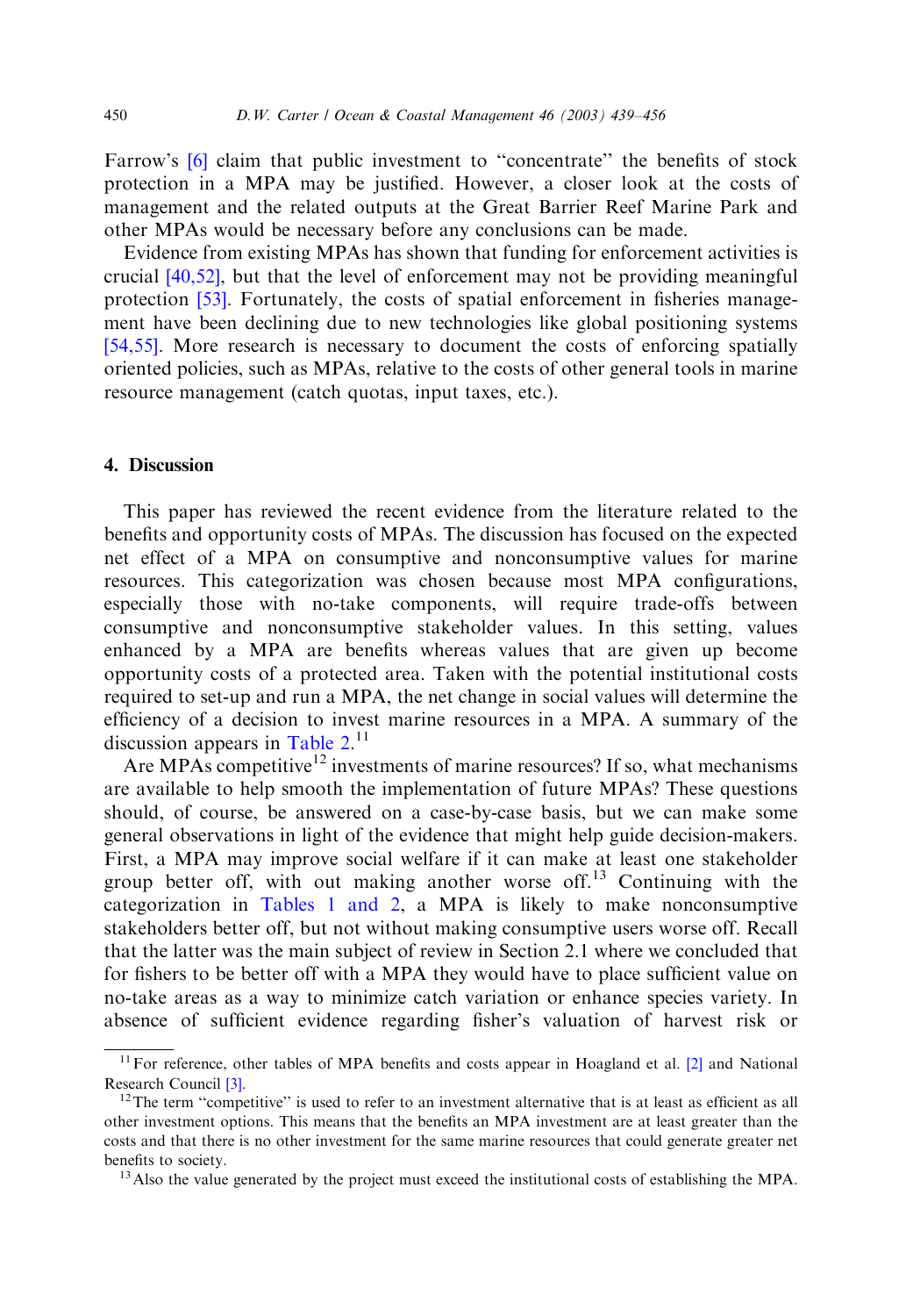| Category<br>Consumptive |                   | <b>Benefits</b>                                                                                                                               | Opportunity costs<br>Foregone fishing income<br>Crowding of displaced effort<br>Higher search costs<br>Foregone income from<br>resource extraction (oil/gas,<br>pharmaceuticals, etc.) |
|-------------------------|-------------------|-----------------------------------------------------------------------------------------------------------------------------------------------|----------------------------------------------------------------------------------------------------------------------------------------------------------------------------------------|
|                         |                   | Net revenue from harvest of spillover<br>Reduction in harvest variance<br>Greater benefits for any permitted uses<br>Enhanced species variety |                                                                                                                                                                                        |
| Nonconsumptive          | Onsite<br>Offsite | Enhanced recreational opportunities<br>Research opportunities<br>Support of existence values                                                  | Increased congestion                                                                                                                                                                   |
| Institutional           |                   | Savings in enforcement costs over non-<br>spatial management                                                                                  | Setup and maintenance<br>expenditures                                                                                                                                                  |

<span id="page-12-0"></span>Table 2 Potential economic benefits and opportunity costs of MPAs

preferences for species variety, we continue the discussion assuming that they will not be any better off with a MPA. In any case, survey research and case studies suggest that fishers' generally perceive that any benefits offered by MPAs are less than the value of forgone harvesting privileges [\[56–58\].](#page-17-0)

MPAs could potentially improve social welfare even if consumptive users are made worse off if their losses could be offset by the gains in nonconsumptive values. However, such a potential improvement can only be realized with the appropriate mechanisms to encourage the called for reallocation of marine resource access privileges. If there were well-defined property rights governing marine resource access, then the market would serve as the appropriate mechanism in this regard. To illustrate, consider that, for the most part, consumptive stakeholders' willingness-toaccept compensation for foregone fishing grounds characterizes the supply curve for a MPA. The supply curve reflects a notion of relative scarcity and can also be characterized as a schedule of increasing marginal willingness-to-pay for the consumptive use of marine resources as a larger percentage is devoted to a MPA. This indicates that consumptive users might be willing-to-pay increasingly more to prevent a MPA from being implemented. Alternatively, and perhaps more importantly, the supply relationship implies that consumptive users loose an increasingly greater amount of value with larger MPAs and thus, would have to be compensated increasingly more to accept larger MPAs. Continuing with the illustration, consider that the demand for MPAs is essentially a function of nonconsumptive stakeholder's willingness-to-pay for the right to MPA access exclusive of consumptive uses. This demand is characterized by a downward sloping schedule because nonconsumptive stakeholders value the resources in situ instead of in the marketplace.<sup>14</sup> Therefore, when a lower percentage of marine resources

<sup>&</sup>lt;sup>14</sup>This characterization is overly simplistic in that nonconsumptive stakeholders may actually also have consumptive interests. For example, someone may enjoy both fishing and diving or someone who is otherwise a nonconsumptive stakeholder may also purchase seafood products.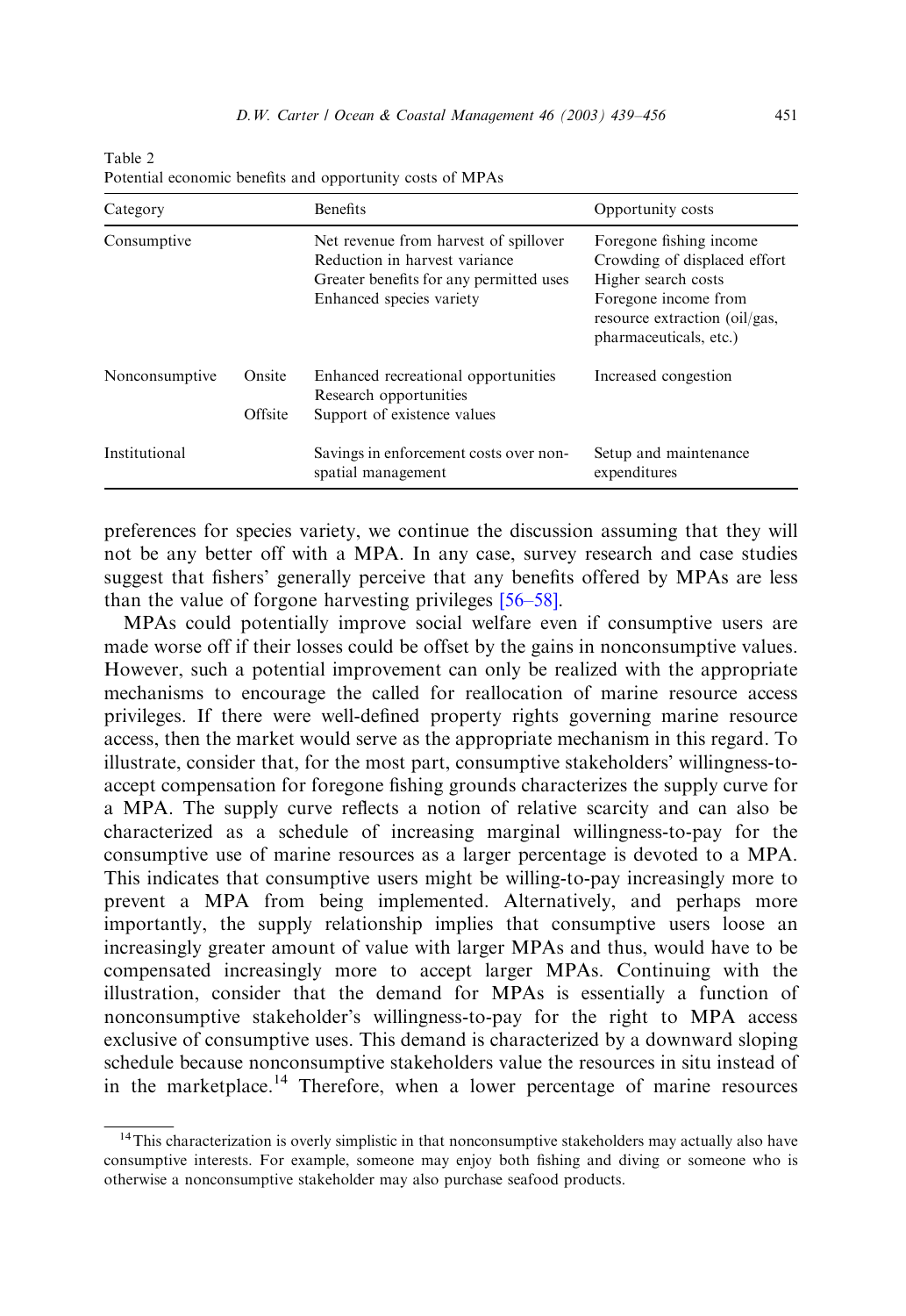

Fig. 3. Marginal valuation curves for direct users and MPA interests in relation to the percentage of marine resources devoted to a MPA.

are protected by a MPA, protection is scarce and nonconsumptive interests are willing-to-pay more for a MPA.

The "market" for MPAs is shown in Fig. 3 with hypothetical supply and demand curves for consumptive and nonconsumptive stakeholders in relation to the percentage of marine resources devoted to a MPA.15 The intersection of the valuation schedules defines the efficient level of MPA designation for a given marine system. A market clearing ''price'' has two interpretations: (1) what nonconsumptive stakeholders would have to pay consumptive users for an additional percentage of MPA designation or (2) what consumptive users would have to pay nonconsumptive stakeholders to avoid an additional percentage of MPA designation. The first presumes that consumptive users have a property right to the marine resources in the MPA while the second presumes that it is the nonconsumptive stakeholders who have legal claim to marine resources. As with most (regulated) open access property regimes, though, these two groups have access privileges, but neither has an absolute claim to resource services [\[33\].](#page-16-0) Thus, no market can exist and a MPA that could potentially increase aggregate social welfare will not be implemented (efficiently) without some other institutional structure and incentives to facilitate the trade-off of values shown in Fig. 3.

As mentioned in Section 2 there is a role for government in the allocation of resources when a market failure exists due to lack of well-defined property rights. Clearly, the extent of the government's role can range from pure central planning to that of a support mechanism for stakeholders in MPA negotiations. It may be that a central planning perspective relying on formal benefit-cost analysis of MPAs is unrealistic given the complexity of some marine ecosystems [\[1\]](#page-14-0). In this case MPA

<sup>&</sup>lt;sup>15</sup>The figure as drawn assumes that the marginal WTP and WTA are the same within each group, though this may not always be the case.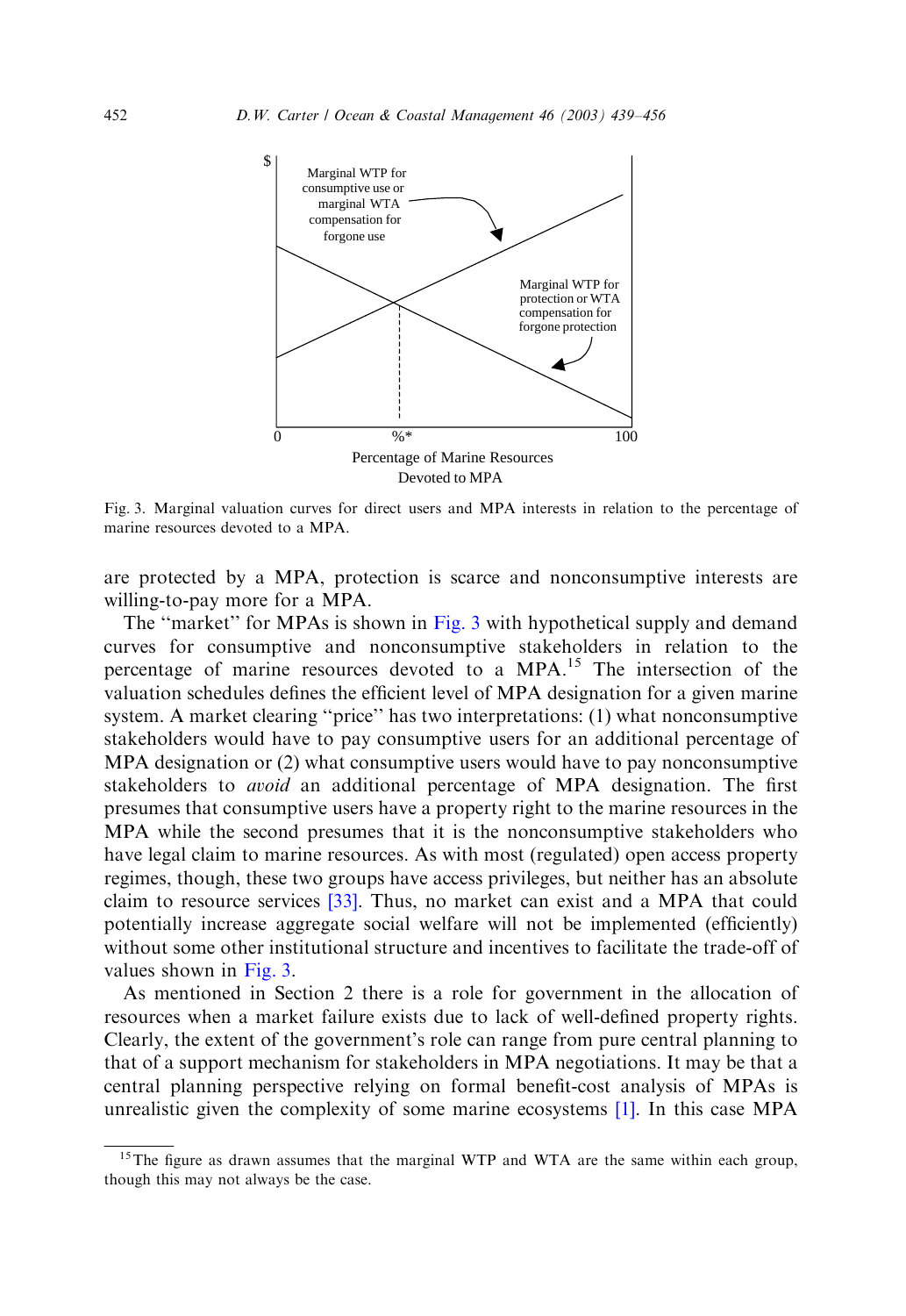<span id="page-14-0"></span>planning must proceed in the manner of recent cases in resource management that tend away from centralized decision-making and towards more participatory and negotiation-based solutions to resource allocation problems [\[59,60\]](#page-17-0). To this end, Milon [1] describes a ''drama of marine system governance'' in which the of scale and ecosystem attributes of the marine environment will determine the institutional arrangements and incentive structures necessary to encourage efficient cooperation among MPA stakeholders. The range of institutions and incentives for managing local commons is broad [\[61\]](#page-17-0), so there is still considerable research to be done exploring the relative merits of different structures. A good discussion of the issues and some guidance on choosing MPA governance structures is presented in Milon [1]. We conclude our discussion with a few topics for future research that may be of use in governance design for future MPA proposals. Most of the topics are culled from the review of the benefits and opportunity costs of MPAs presented in Section 2. These topics will help in the understanding of the socioeconomic impacts of MPAs and the response of stakeholders to different proposals:

- What is the possible range of relocation costs for fishing effort displaced by a MPA?
- How does the structure of the local fishing industry affect harvesters' acceptance of MPA proposals?
- \* How much do harvesters value the ability of MPAs to reduce the variance of net revenues?
- How much do recreational angler's value species variety (if this attribute can be enhanced by a MPA)?
- To what extent would large MPA implementations affect the supply and market price of marine products?
- Are consumers willing to pay more for (a greater variety of) products from a ''protected'' marine environment?
- To what extent would energy and pharmaceutical prospecting be affected by MPAs?
- What are the typical costs and cost components of MPA set-up and management?
- Are there scale economies in MPA development?
- How do the costs of spatial management regimes compare with the costs of other strategies that directly attempt to control effort?

## **References**

- [1] Milon J. Pastures, fences, tragedies and marine reserves. Bulletin of Marine Science 2000; 66(3):901–16.
- [2] Hoagland P, Kaoru Y, Broadus JM. A methodological review of net benefit evaluation for marine reserves, Environmental Economics Series 027. The World Bank, 1995.
- [3] National Research Council. Marine protected areas: tools for sustaining ocean ecosystems. Washington, DC: National Academy Press, 2000.
- [4] Sanchirico JN. Marine protected areas as fishery policy: an analysis of no-take zones, Discussion Paper 00–23. Resources for the Future, 2000.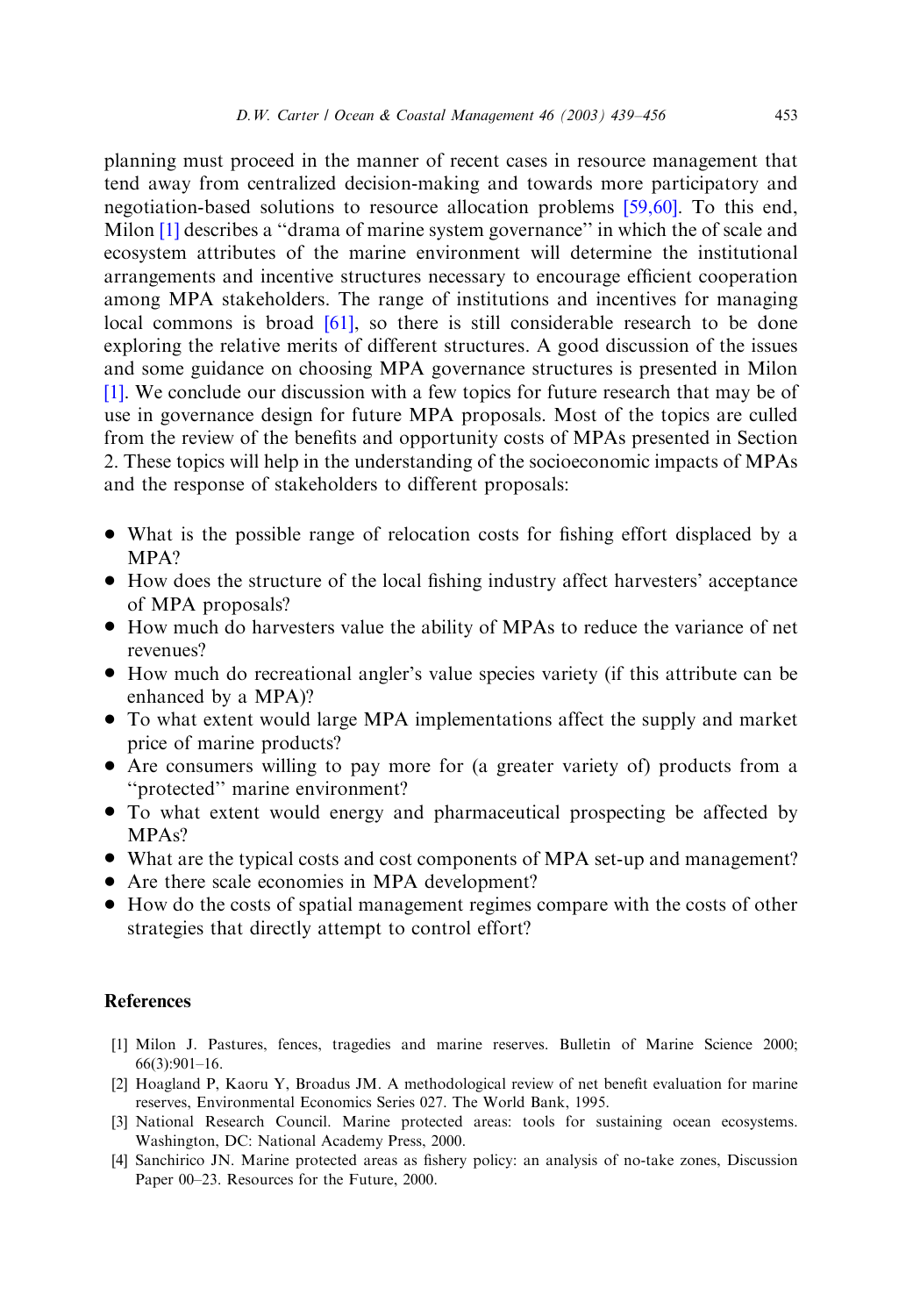- <span id="page-15-0"></span>[5] Hjalte K, Lidgren K, Stahl I. Environmental policy and welfare economics. Cambridge: Cambridge University Press, 1977.
- [6] Farrow S. Marine protected areas: emerging economics. Marine Policy 1996;20(6):439–46.
- [7] Sanchirico JN. Marine protected areas as fishery policy: a discussion of potential costs and benefits, discussion Paper 00–23. Resources for the Future, 2000.
- [8] Johansson P-O. The economic theory and measurement of environmental benefits. New York: Cambridge University Press, 1987.
- [9] ClarkCW, Munro GR. Renewable resources as natural capital: the fishery. In: Jansson A, Hammer M et al., editors. Investing in natural captial: the ecological approach to sustainability. Washington, DC: Island Press, 1994. p. 343–61.
- [10] OECD. Towards sustainable fisheries: economic aspects of the management of living marine resources. Paris: Organisation for economic co-operation and development, 1997.
- [11] Hanley N, Shogren JF, White B. Environmental economics in theory and practice. New York: Oxford University Press, 1997.
- [12] Thomson C. Evaluating Marine Harvest Refugia: an economic perspective. In: Yoklavich M, editor. Marine Harvest Refugia for West Coast Rockfish: A Workshop. Washington, DC: National Marine Fisheries Service, 1998. p. 78–83.
- [13] Crosby MP, Greenen K, Bohne R. Alternative access management strategies for marine and coastal protected areas: a reference manual for their development and assessment, US Man and the Biosphere Program, 2000.
- [14] Leeworthy VR, Wiley PC. Proposed Tortugas 2000 ecological reserve draft socioeconomic impact analysis of alternatives, Special Projects Office-NOAA National Ocean Service, 1999.
- [15] Hannesson R. Marine Reserves: what would they accomplish? Marine Resource Economics 1998;13(3):159–70.
- [16] Holland DS, Brazee RJ. Marine reserves for fisheries management. Marine Resource Economics 1996;11(3):157–228.
- [17] Sumaila UR. Protected marine reserves as fisheries management tools: a bioeconomic analysis. Fisheries Research 1998;37(1–3):287–96.
- [18] Pezzey JCV, Roberts CM, Urdal BT. A simple bioeconomic model of a marine reserve. Ecological Economics 2000;33(1):77–91.
- [19] Boncoeur J, Alban F, Thebaud O, Guyader O. Costs and benefits of implementing a marine ! reserve facing prey-predator interactions. Economics of Marine Protected Areas, Vancouver, BC, 2000.
- [20] Sanchirico JN, Wilen JE. Marine reserves: is there a free lunch? Discussion Paper 99–09. Resources for the Future, 1998.
- [21] Chakrovorty U, Nemoto K. Modeling the effects of area closure and tax policies: a spatial model of the Hawaii longline fishery, JIMAR Contribution 00–329. UH-NOAA Joint Institute for Marine and Atmospheric Research, 2000.
- [22] Holland DS. A bioeconomic model of marine sanctuaries on Georges bank. Canadian Journal of Fisheries and Aquatic Science 2000;57(6):1307–19.
- [23] Sanchirico JN, Wilen JE. The impacts of marine reserves on limited-entry fisheries, Discussion Paper 00–34. Resources for the Future, 2000.
- [24] Heyman WD, Maheia W. Staying afloat: developing economic alternatives with fishermen, to support the declaration, management, and local ownership of marine reserves in Belize. Economics of Marine Protected Areas, Vancouver, BC, 2000.
- [25] Shughart WF. The organization of industry. Houston: Dame Publications, 1997.
- [26] Mistiaen JA, Strand IE. Location choice of commercial fisherman with heterogeneous risk preferences. American Journal of Agricultural Economics 2000;82(5):1184–90.
- [27] Conrad JM. The bioeconomics of marine sanctuaries. Journal of Bioeconomics 1999;1(2):205–17.
- [28] Hannesson R. Economics of Marine Reserves. Economics of Marine Protected Areas, Vancouver, BC, 2000.
- [29] Newman D. Marine bioprospecting. In: Hooten AJ, Hatziolos ME, editors. Sustainable financing mechanisms for coral reef conservation. Washington, DC: The World Bank, 1995. p. 48–52.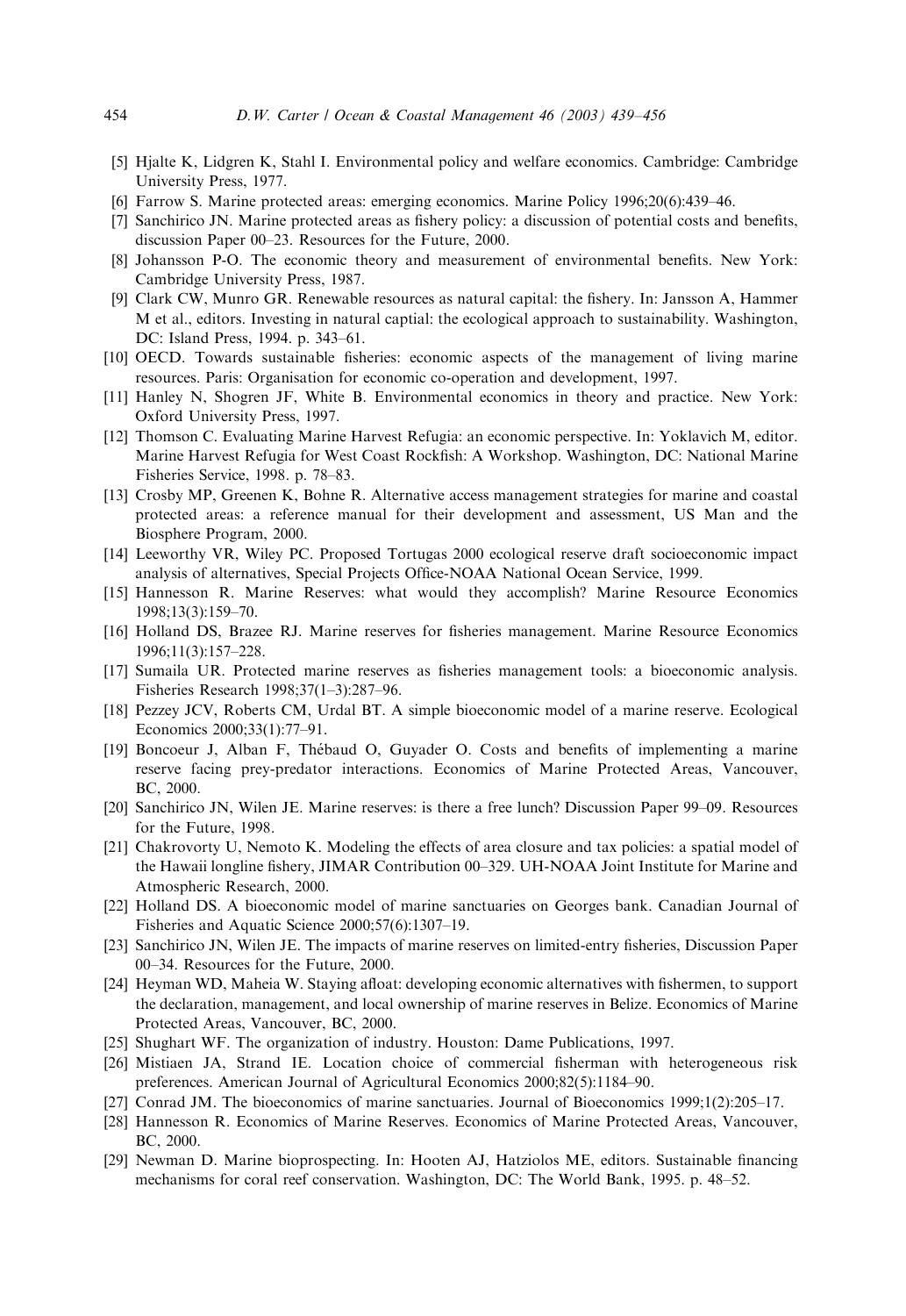- <span id="page-16-0"></span>[30] Cartier C, Ruitenbeek H. Montego bay pharaceutical bioprospecting valuation. In: Gustavson K, Huber RM et al., editors. Integrated coastal zone management of coral reefs: decision support modeling. Washington, DC: The World Bank, 2000. p. 120–8.
- [31] Rasmussen JA, Piette MJ. A comparison of the costs and the results in the onshore and offshore search for oil and gas. Energy Journal 1984;5(1):159–64.
- [32] Jin D, Grigalunas TA. Environmental compliance and energy exploration and production: application to offshore oil and gas. Land Economics 1993;69(1):82–97.
- [33] Bromley DW. Environment and economy: property rights and public policy. Cambridge: Blackwell, 1991.
- [34] Daly HE. Operationalizing sustainable development by investing in natural capital. In: Jansson A, Hammer M et al., editors. Investing in natural captial: the ecological approach to sustainability. Washington, DC: Island Press, 1994. p. 22–37.
- [35] Anderson LG. The economics of fisheries management. Baltimore: John Hopkins University Press, 1986.
- [36] Freeman III AM. The measurement of environmental and resource values: theory and methods. Washington, DC: Resources for the Future, 1993.
- [37] Dixon J, Van't Hof T. Caribbean Parks Rate Preservation. Forum for Applied Research and Public Policy, 1995.
- [38] Cesar H, Lundin CG, Bettencourt S, Dixon J. Indonesian coral reefs-An economic analysis of a precious but threatened resource. Ambio 1997;26(6):345–50.
- [39] Dharmaratne G, Sang F, Walling L. Tourism potentials for financing protected areas. Annuals of Tourism Research 2000;27(3):590–610.
- [40] White AT, Vogt HP, Arin T. Philippine coral reefs under threat: the economic losses caused by reef destruction. Marine Pollution Bulletin 2000;40(7):598–605.
- [41] Pendleton LH. Valuing coral reef protection. Ocean & Coastal Management 1995;26(2): 119–31.
- [42] Dixon J, Scura L, Van't Hof T. Ecology and Microeconomics as Joint Products: The Bonair Marine Park in the Caribbean, LATEN Dissemination Note 6. The World Bank, 1993.
- [43] Rudd M, DanylchukA, Gore S, Tupper M. Estimating the Ecological and Economic Costs and Benefits of Marine Protected Areas in the Turks and Caicos Islands, British West Indies. Economics of Marine Protected Areas, Vancouver, BC, 2000.
- [44] Spash CL, Van der Werff ten Bosch JD, Westmacott S, Ruitenbeek H. Lexicographic preferences and the contingent valuation of coral reef biodiversity in Curacao and Jamaica. In: Gustavson K, Huber RM et al., editors. Integrated coastal zone management of coral reefs: decision support modeling. Washington, DC: The World Bank, 2000. p. 97–117.
- [45] Dixon J, Sherman PB. Economics of protected areas. Washington, DC: Island Press, 1991.
- [46] Davis D, Tisdell C. Economic Management of Recreational Scuba Diving and the Environment. Journal of Environmental Management 1996;48(3):229–48.
- [47] RuitenbeekH, Cartier C. Issues in applied coral reef Biodiversity valuation: results for Montego Bay, Jamaica, Research Committee Project Final Report The World Bank, 1999.
- [48] Randall A, Stoll JR. Existence value in a total valuation framework. In: Rowe RD, Chestnutt LG, editors. Managing air quality and scenic resources at National parks and wilderness areas. Boulder: Westview Press, 1983.
- [49] Kaza S. Marine education and interpretation. In: Gubbay S, editor. Marine protected areas: principles and techniques for management. New York: Chapman & Hall, 1995. p. 174–98.
- [50] Dixon JA, Scura L, Van't Hof T. Meeting ecological and economic goals. Marine Parks in the Caribbean 1993;22(2–3):117–25.
- [51] CraikW. The economics of managing fisheries and tourism in the Great Barrier reef Marine Park. In: Munasinghe M, McNeely J, editors. Protected area economics and policy. Washington, DC: The World Bank, 1994. p. 339–48.
- [52] Causey B. Enforcement in marine protected areas. In: Gubbay S, editor. Marine protected areas: principles and techniques for management. New York: Chapman & Hall, 1995. p. 119–48.